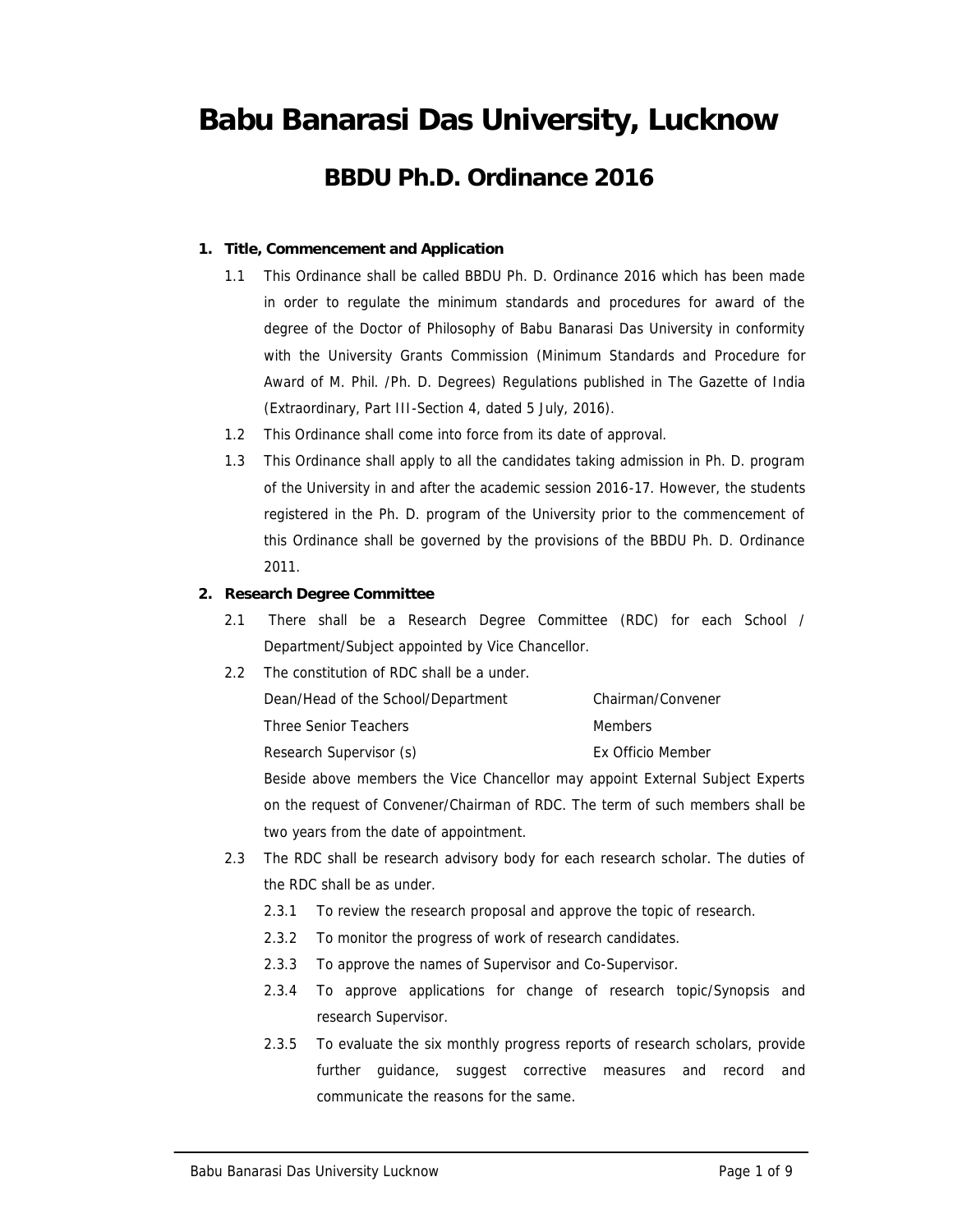- 2.3.6 To recommend the names of the scholars for cancellation of admission with specific reasons.
- 2.4 To consider other matters related to Ph. D. programme of the University and make recommendations to Vice Chancellor.
- 2.5 In the absence of RDC, Convener of RDC may recommend the matter (s) for approval to Vice Chancellor.
- **3. Eligibility Criteria for Admission to Ph. D. Program**
	- 3.1 Candidates for admission to the Ph. D. programme in all subjects except Engineering subjects, Management, Computer Applications, Pharmaceutical Science, and Architecture shall have a Master's degree with at least 55% marks in aggregate. For admission to Ph.D. programme in engineering subjects, Management, Computer Applications, Pharmaceutical Science, Architecture the candidates shall have a Master's degree or a professional degree declared equivalent to the Master's degree by the corresponding statutory regulatory body, with at least 60% marks in aggregate or an equivalent grade.
	- 3.2 Candidates with an equivalent degree from a foreign educational Institution may be considered provided it has an accreditation by an Assessment and Accreditation Agency which is approved, recognized or authorized by an authority, established or incorporated under a law in its home country or any other statutory authority in that country for the purpose of assessing, accrediting or assuring quality and standards of educational institutions.
	- 3.3 Relaxation in eligibility conditions shall be as per Government/UGC rules.
- **4. Categories of Ph. D. Students**
	- 4.1 **Regular.** A candidate in this category shall pursue a full time study research in the University.
	- 4.2 **Sponsored.** A candidate in this category shall be sponsored by a recognized R&D organization, academic institution, government organization or industry for doing research in the University on a full-time basis. He/She must be an employee of the sponsoring organization with at least two year of teaching/research/professional experience in the respective field. The University does not provide any assistantship/fellowship to such a candidate. He/ She must produce a sponsorship letter and no-objection certificate from the organization at the time of admission.
	- 4.3 **Part-Time.** A candidate in this category shall follow all the norms for Sponsored candidate as in 4.1 but shall not be sponsored by any institution/organization.
- **5. Procedure for Admission**
	- 5.1 The admission to Ph. D. Program shall be notified on the University website and/or through newspapers. The eligible candidates shall apply on the prescribed form.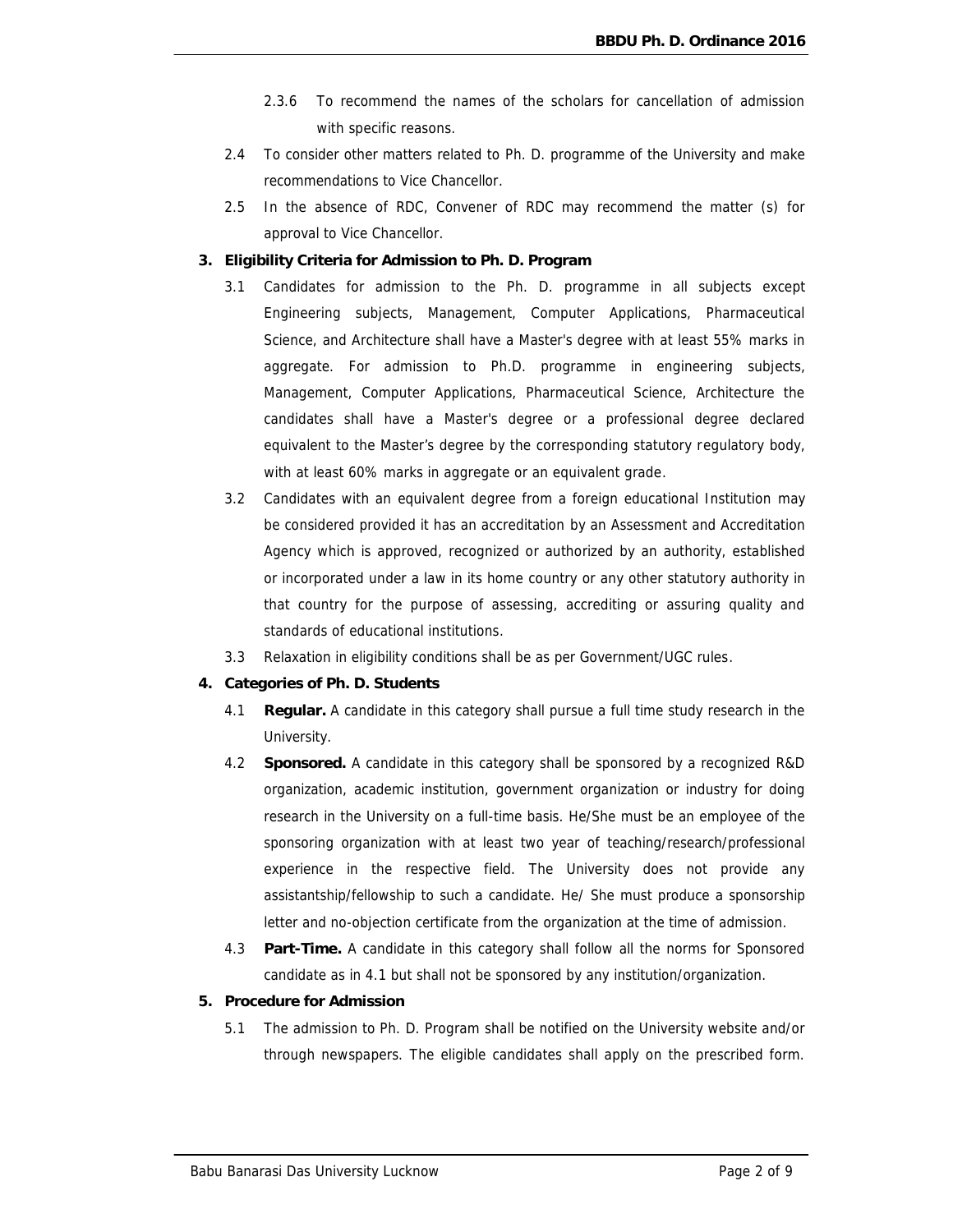Subsequently, the shortlisted candidates fulfilling the minimum eligibility conditions will be called for written test and interview.

- 5.2 The written Test shall be qualifying with qualifying marks as 50%. The syllabus of the written Test shall consist of 50% of research methodology including computer skills and research aptitude and 50% shall be subject specific. The Test shall be conducted at the Centre(s) notified in advance by the University.
- 5.3 <sup>1</sup>All the candidates appearing in the written test shall also be required to appear for an interview in which the candidates are expected to discuss their research interest/area. For the selection of the candidate a weightage of 30% to the performance in Interview shall be given whereas that of written test shall be 70%. The following aspects shall also be considered during the interview, viz. whether 5.3.1 the candidate possesses the competence for the proposed research;
	- 5.3.2 the research work can be suitably undertaken at the University;
	- 5.3.3 the proposed area of research can contribute to new/additional knowledge.
- 5.4 The admission procedure shall be same for candidates who have qualified UGC/CSIR (JRF)/NET except that they shall be exempted from appearing in written test.
- 5.5 The successful candidates will be granted provisional admission after fulfilling the admission formalities such as depositing the prescribed fee and verification of documents etc. The admission of the candidates shall be considered provisional till the candidate successfully completes the Pre-Ph. D Theory Course Work.
- 5.6 Only the predetermined number of students will be admitted to Ph. D. Program.
- 5.7 Reservation policy shall be as per UGC/Government's rules.
- **6. Research Supervisor**
	- 6.1 A faculty member of the Babu Banarasi Das University shall be the Supervisor who possesses a Ph. D. Degree in the relevant field or allied area of research with a minimum of three year teaching experience. However, in School of Dental Sciences, a Professor having a minimum of three years Post Graduate teaching experience and at least three high quality research publications in refereed journal can be a Supervisor.
	- 6.2 The external Supervisors are not allowed. However, Co-Supervisor can be allowed in inter-disciplinary areas from other Departments/ School of the University or from other related institutions with the approval of the RDC. In case of topics which are of inter-disciplinary nature where the Department/School concerned feels that the expertise in the Department/School has to be supplemented from outside, a Research Supervisor from the Department itself, who shall be known as the Research Supervisor, and a Co-Supervisor from outside the Department/

**<sup>1</sup>** Amendment dated 30.10.2018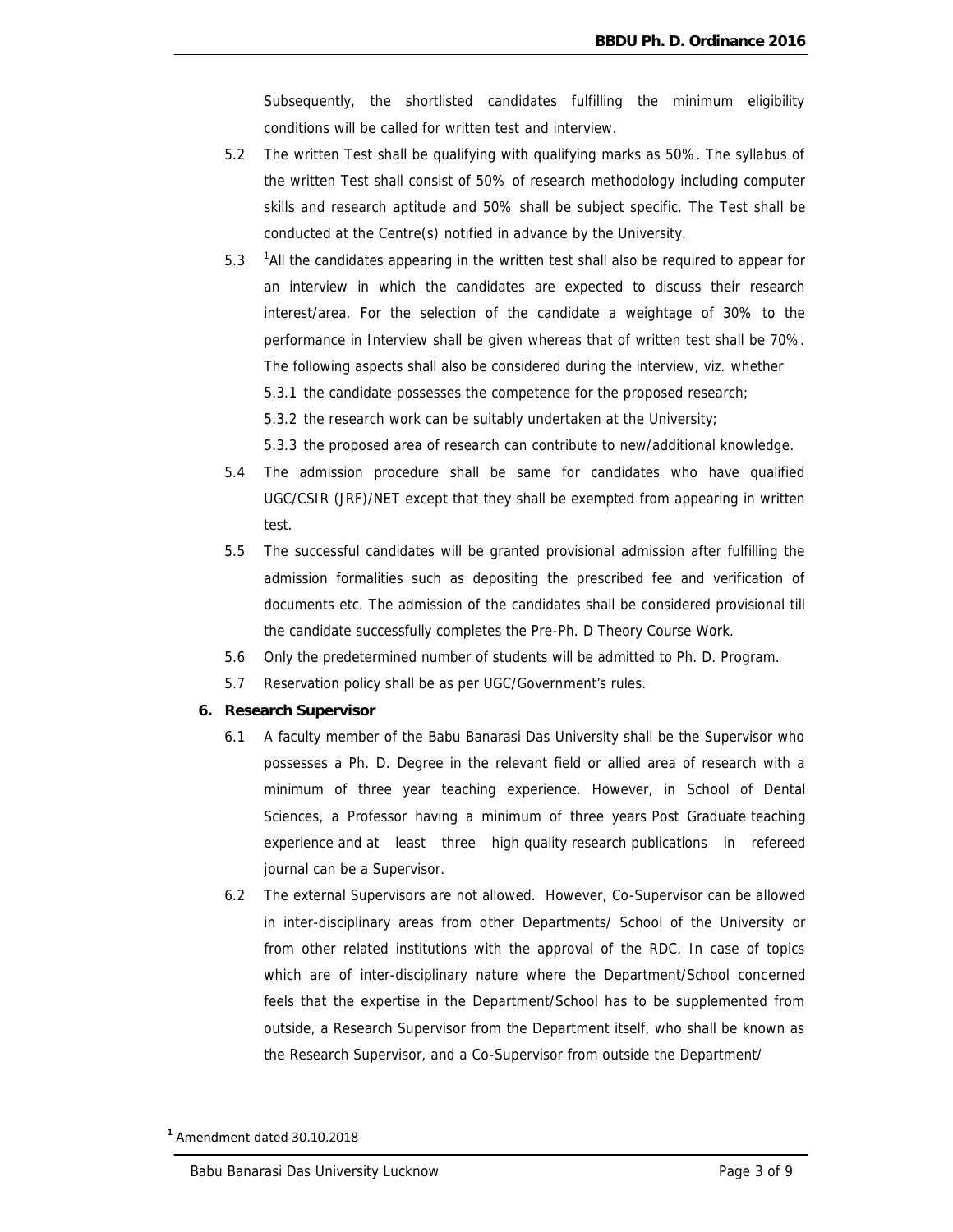Faculty/University may be approved. The eligibility of a Co-Supervisor shall be same as that for a Supervisor.

- 6.3 The allocation of the research Supervisor for the provisionally admitted student shall be recommended by the Department/ School RDC on the basis of the research interest of the student as indicated in the application form and also during interview and the available specialization among the faculty in the concerned School/Department. The allotment of the Supervisor shall not be left to the individual student or a faculty member.
- 6.4 A Supervisor shall not Supervisor more than the predetermined number of doctoral candidates at any point of time which is as follows:

| Professor           | Eight Candidates       |
|---------------------|------------------------|
| Associate Professor | Six Candidates         |
| Assistant Professor | <b>Four Candidates</b> |

However, a Supervisor can be allowed three more candidates as a Co-Supervisor. In case of candidates having already submitted thesis, the seat shall be deemed to be available with the Supervisor.

- 6.5 Application for the recognition of eligible Supervisor and Co- Supervisor shall be approved by RDC.
- 6.6 If a Supervisor leaves the University or retires from the University, then he/she automatically ceases to be a Supervisor. However, in special circumstances he/she may be allowed by the Vice Chancellor to act as Supervisor for the candidate(s) already enrolled with him/her till the submission/award of their thesis. However, in such a situation the candidate shall have to obtain a Co-Supervisor as may be approved by the RDC/Vice Chancellor. In case of non availability of the Co- Supervisor for such candidates Head/ Dean of the respective Department/ School shall be the Co-Supervisor for administrative purposes.
- **7. Course Work**
	- 7.1 The Pre-Ph.D. Theory Course Work is compulsory to all provisionally admitted candidates. After having been granted provisional admission, every Ph. D student shall be required by the University to undertake the Pre-Ph. D. Theory Course Work for a minimum period of one Semester (six months duration). The course work shall be treated as pre-Ph. D preparation and will include the following courses. The Pre-Ph. D. Theory Course Work will carry 12 credits, the bifurcation of these credits shall be as under.

| Course No.   Course & Content                     | Credits |  |
|---------------------------------------------------|---------|--|
| Research Methodology which includes research      | 04      |  |
| methodology, quantitative methods, computer       |         |  |
| tools and techniques<br>including<br>application, |         |  |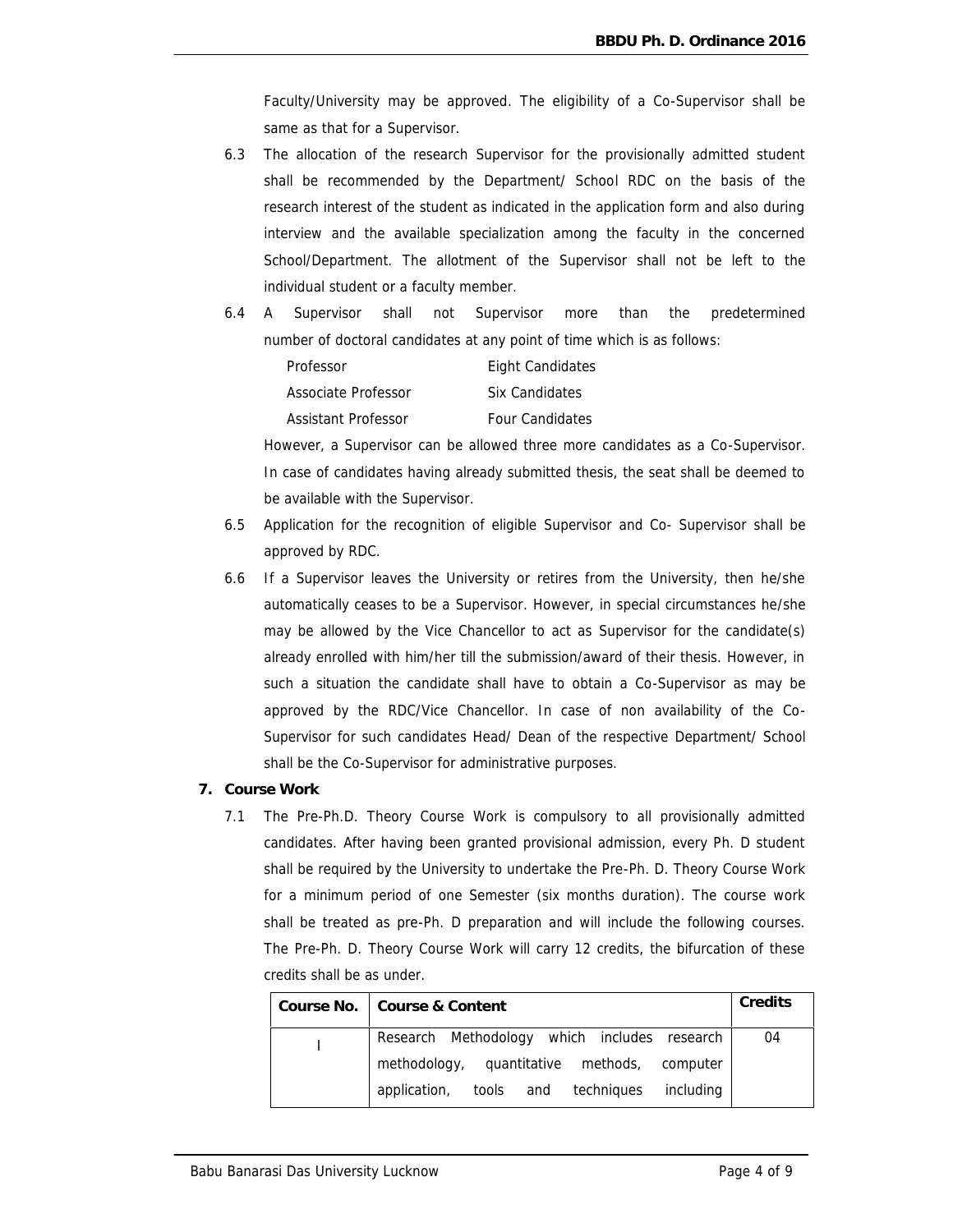|   | instrumentation, communication skills,<br>seminar |    |
|---|---------------------------------------------------|----|
|   | presentation and review of published research     |    |
| H | Subject specific course                           | 04 |
| Ш | Guide's Course based on research topic            | 04 |

The syllabi for courses I and II above of Pre-Ph. D. Theory Course Work shall be decided by Board of Studies and respective School and same shall be notified. The course III shall be designed by the Supervisor for each of his scholars to develop the competency for research in the proposed area of research. The Courses recommended for a research scholar should have an approval from RDC.

- 7.2 A candidate with M. Phil. Degree with course work, awarded in accordance with the UGC Regulation 2009/2016, shall be exempted from the Course I in 7.1.
- 7.3 The evaluation of Pre-Ph.D. Theory course work shall be divided into two parts viz. Internal Assessment and University Examination with a weightage in the ratio of 50:50. There shall be University examination for the Course I and II mentioned in 7.1 at the end of the semester conducted by the University. There shall not be any separate University Examination for Guide's course. It shall be the responsibility of the Research Supervisor to perform complete evaluation of Guide's course through regular presentations.
- 7.4 The marks of each Course mentioned in 7.1 would be converted into grades as follows.

| Marks Obtained | Grade | Qualification |
|----------------|-------|---------------|
| 90             |       | Excellent     |
| 75 and<br>90   | A     | Very Good     |
| 65 and<br>75   | В     | Good          |
| 65<br>55 and   |       | Average       |
| 55             |       | Fail          |

- 7.5 A scholar has to obtain a minimum of 55% of marks or at least grad C in each Course in order to be eligible to continue in the programme and submit the thesis.
- 7.6 Candidate securing F grade in a Course shall only be given one attempt and will have to secure minimum required grade in that course within six months after appearing in the first examination.
- **8. Application for Registration and Submission of Synopsis**
	- 8.1 After successful completion of the Course Work, the provisionally admitted candidates will apply for the registration for the Ph. D. Program on the prescribed form along with five copies of his/her synopsis through his/her research Supervisor.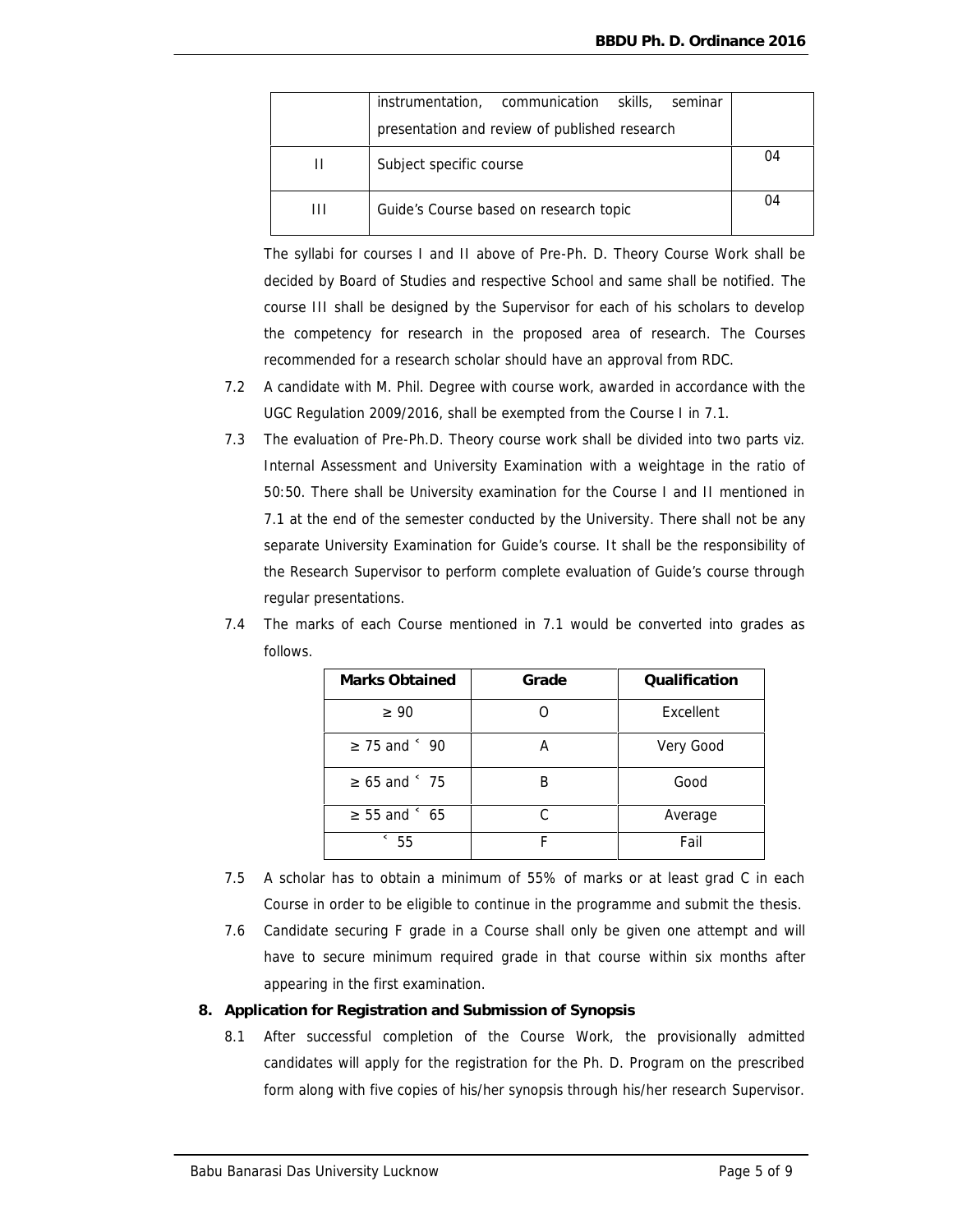- 8.2 The applicant shall be required to make a presentation of his proposed research plan before the Concerned RDC. The Committee shall examine the research topic and the submitted research proposal (synopsis). In case it is found suitable, RDC shall recommend the same and the scholar shall be registered for the Ph. D. program.
- **9. Monitoring of Progress of Candidate**
	- 9.1 All the registered candidates shall be required to submit an elaborate progress report of the work done to the RDC through respective Supervisor after every six month. The scholars are also required to give a presentation of the every six monthly progress before RDC. The RDC shall scrutinize the progress report and shall inform the candidate regarding satisfactory/unsatisfactory progress, and further action required.
	- 9.2 If a candidate fails to submit two six monthly reports consecutively, his/her registration shall be liable to be cancelled.
- **10. Change of Title/Synopsis**

A candidate may be allowed to change the title of his/her research work subject to approval of RDC provided he/she applied for the change at least six months before the anticipated date of submission of his/her thesis or earlier. The candidate shall submit his/her application duly recommended by the Research Supervisor.

**11. Change of Research Supervisor**

Ordinarily, no change of supervisor shall be allowed. But in special cases where the RDC feels that the research work of the candidate may suffer on account of migration of the supervisor to another Institution or on account of the retirement of the latter when he/ she is unwilling to continue to Supervisor the candidate or in any other circumstance necessitating such change, the RDC will recommend a change of supervisor to the Vice - Chancellor who may allow such a recommendation, depending on the merit of the case.

**12. Cancellation of Registration**

The registration of the candidate is liable to be cancelled in the following cases.

- 12.1 If he/she fails to submit two progress reports consecutively.
- 12.2 If he/she does not submit his/her thesis by the end of the prescribed/extended period.
- 12.3 If his/her research work is found to be copied from others, as confirmed by RDC.
- 12.4 If he/she is expelled from the University due to his/her act of indiscipline or for other reasons.
- **13. Duration, Submission and Evaluation of Thesis**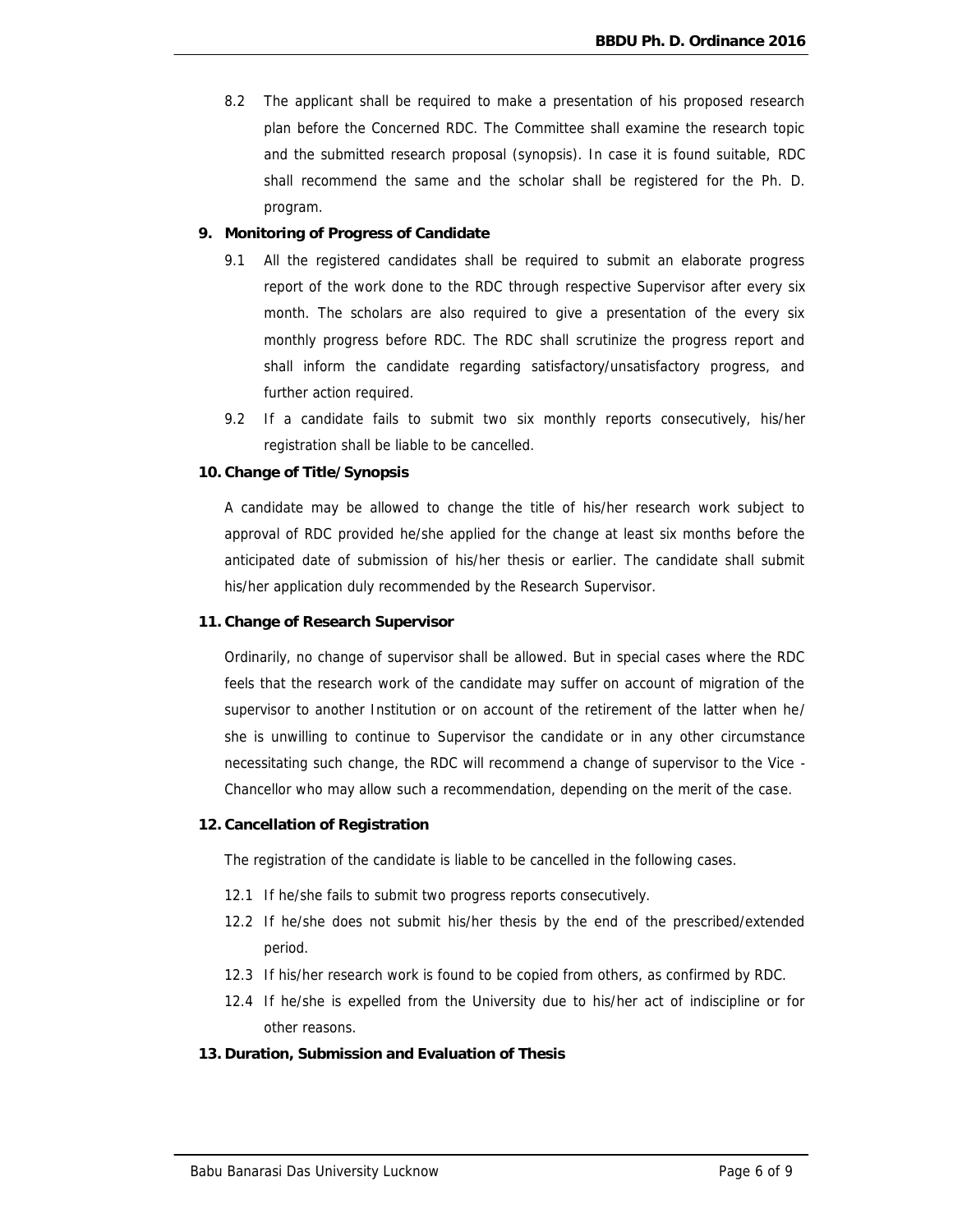- 13.1 A candidate shall be required to submit his/her thesis within a maximum period of six years but not earlier than three years from the date of admission**.** If the candidate is unable to submit his/her thesis within six years from the date of registration, he/she shall cease to be a student of the University and shall not be entitled to the rights and facilities extended to a student. Such a candidate, may, however, under special circumstances, be permitted by the Vice-Chancellor, on collective recommendation of the Supervisor, the Head/Dean of the Department/School concerned, to submit his/her thesis within a maximum period of seven years including the six year period of their studentship. The registration of the candidate who does not submit his/her thesis within seven years from the date of his/her admission shall be deemed to be cancelled.
- 13.2 Scholars must publish at least two (2) research papers in refereed journal and make two paper presentations in conferences/seminars before the submission of the thesis for adjudication, and produce evidence for the same in the form of presentation certificates and/or reprints.
- 13.3 Upon satisfactory completion of Course work and obtaining the frades as in clause 7.5 and fulfilling the requirements in 13.1 and 13.2, the candidate shall apply seeking the permission and expressing his/her intention for submission of the thesis on the prescribed form three months before his/her thesis is ready for submission. After the receipt of such application, the a Committee shall be appointed by the Vice Chancellor and the candidate shall be required to give pre- Ph. D. thesis submission presentation in the Department/School. The presentation shall be open to all faculty members and research students. The candidate shall be granted permission for submission of the thesis on the recommendation of the above Committee. All feedback and comments, suggestions during the presentation may be suitably incorporated into the draft thesis under the guidance of the Supervisor.
- 13.4 The candidate shall submit the thesis in five hard copies and two CDs in PDF format along with the fee for submission of thesis as prescribed by the University. The thesis should be typed and formatted strictly as per the details provided in Thesis Preparation Manual of the university.
- 13.5 The Schools/Departments shall evolve a mechanism using well defined software and gadgets to detect the pilgrims and other form of academic dishonesty. While submitting for evaluation, the thesis shall have an undertaking from the research scholar and a certificate from the Research Supervisor attesting to the originality of the work, vouching that there is no plagiarism and that the work has not been submitted for the award of any other degree/diploma of the same Institution where the work was carried out, or to any other Institution.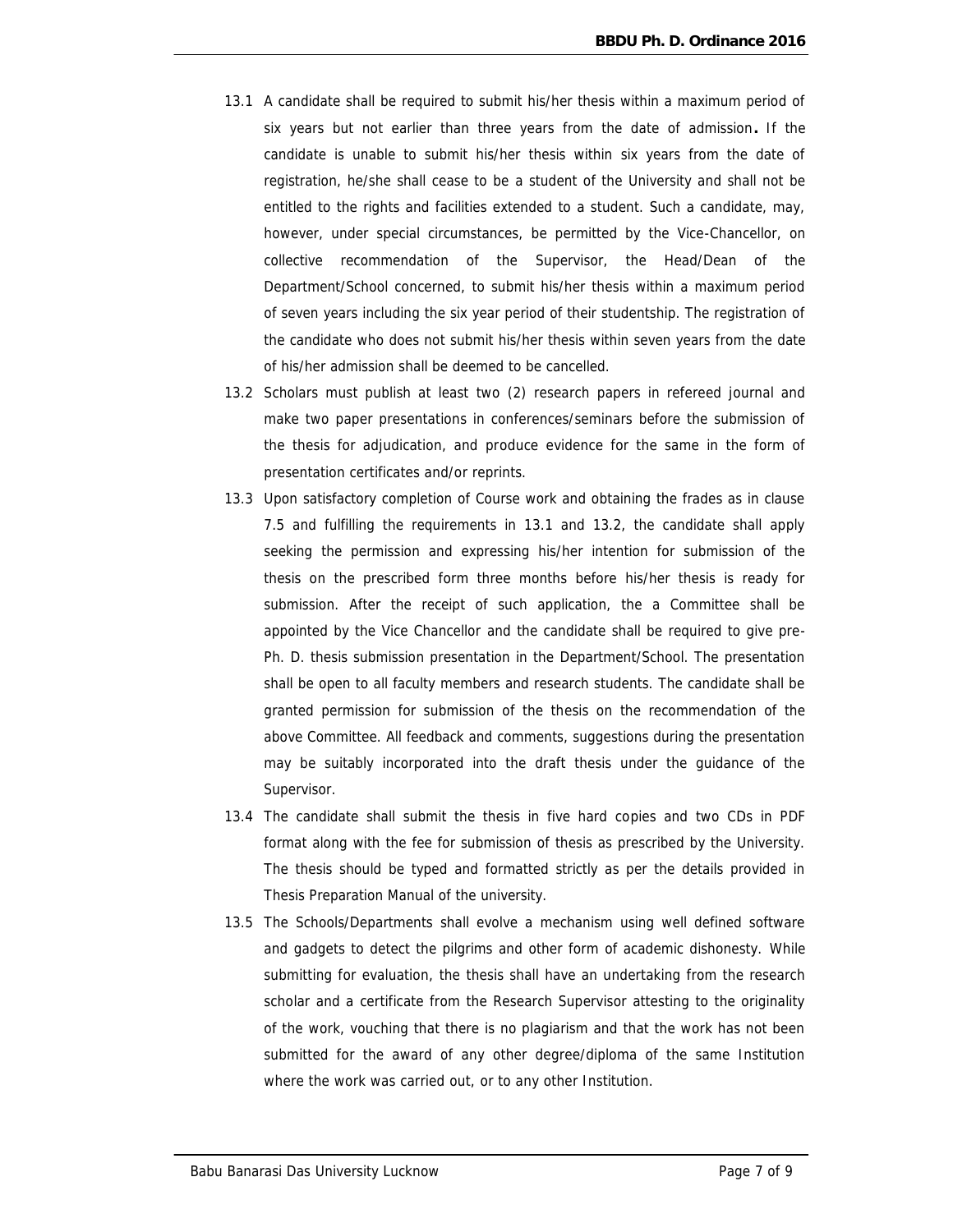- 13.6 After the submission of the thesis, the research Supervisor of the candidate shall be requested to propose a panel of examiners for the purpose of the evaluation of thesis. Out of this panel, three examiners, inclusive of the Supervisor, shall be appointed by the Vice-Chancellor in accordance with the due procedure to evaluate the thesis. Effort should be made to ensure that the panel of examiners is representative in terms of the universities and states and that not more than one examiner is chosen from one University/Institute and at least one examiner shall be from outside the State.
- 13.7 The thesis shall be referred to the examiners appointed by the Vice Chancellor. If the examiners consider the thesis to be of sufficient merit they may recommend that the thesis be accepted for the award of the degree of Doctor of Philosophy after an open viva voce examination.
- 13.8 If reports of the examiners show a divergence of opinion between the examiners, a fourth examiner shall be appointed by the Vice Chancellor from the panel of examiners already approved whose decision shall be final.
- 13.9 If two examiners recommend the revision of the thesis, the thesis shall be revised and resubmitted within six months from the date of the issue of the letter to the candidate. The revised thesis shall be sent to the same set of examiners for evaluation, if required. In case they disagree to reexamine the thesis, only then would fresh consent be taken from other examiners.
- 13.10 In case two examiners reject a thesis originally or after the exchange of reports, the thesis shall be finally rejected.
- **14. Viva Voce and Defense of Thesis**

If the reports of the examiners are unanimous and definite, the candidate shall be required to undergo a Viva-Voce examination to be conducted by two examiners of whom one shall be the Supervisor and the other one from among the external examiners, who have evaluated the thesis. If the external examiner evaluating the thesis is from outside the country, another external examiner may be specially appointed by the Vice Chancellor for the purpose. The Head/Dean of the Department/School shall preside and conduct the proceedings of the Viva-Voce examination, but he/she shall not be party to the decision. In case the supervisor is not available, the Head/Dean of the Department/School or any senior teacher of Department/School may be appointed with approval from Vice Chancellor to act as internal examiner. The Viva-Voce will be open to all interested in the subject, where the candidate shall be required to present the main findings of his/her thesis and defend the same. After satisfactory Viva-Voce, the examiners (internal and external) may recommend that the thesis for the award of the degree of Doctor of Philosophy

**15. Award and Provisional Degree**